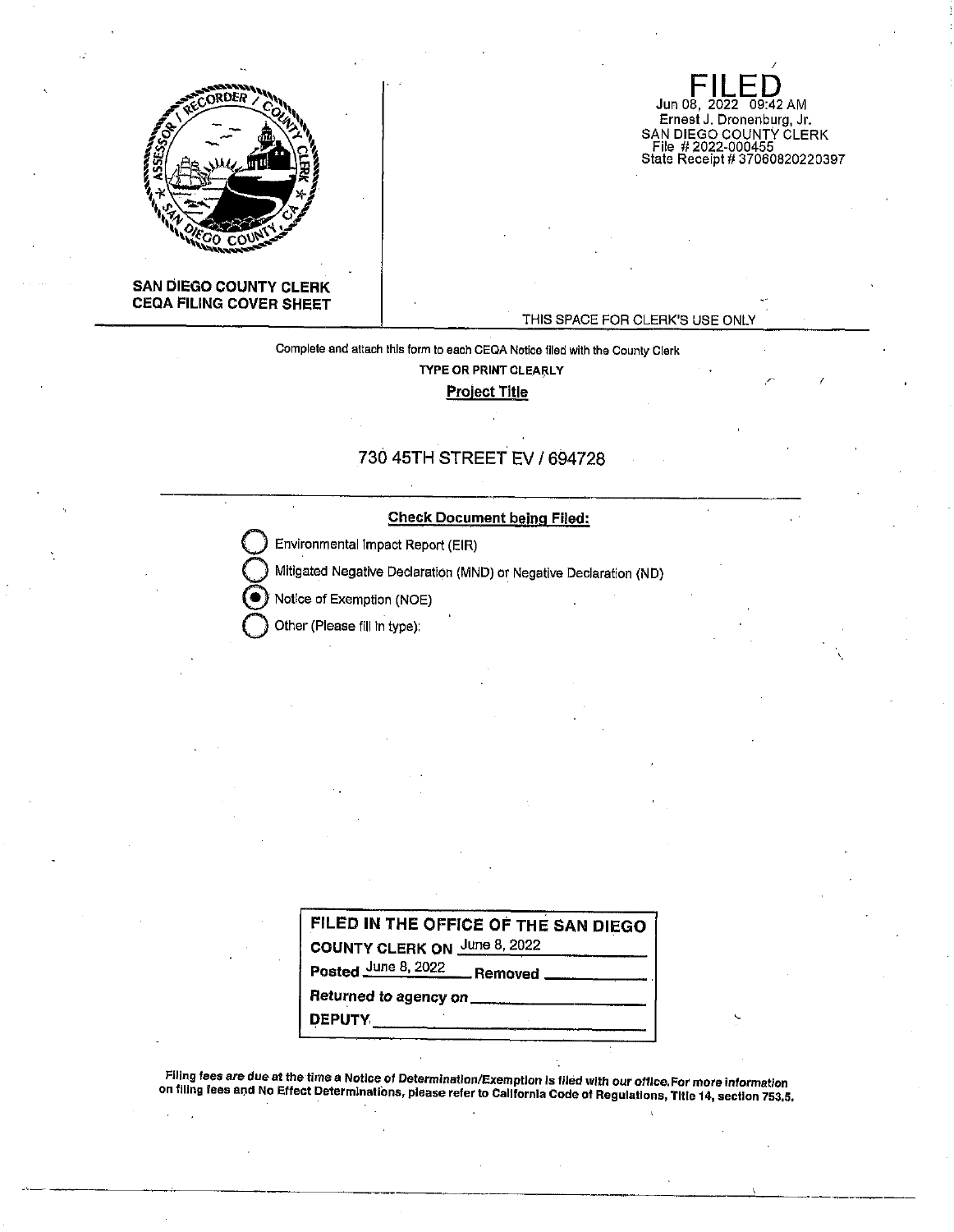## **NOTICE OF EXEMPTION**

(Check one or both)

**TO:**  $\boxtimes$  Recorder/County Clerk **From:** City of San Diego P.O. Box 1750, MS A-33 1600 Pacific Hwy, Room 260 San Diego, CA 92101-2400

Development Services Department 1222 First Avenue, MS 501 San Diego, CA 92101

 $\Box$  Office of Planning and Research 1400 Tenth Street, Room 121 Sacramento, CA 95814

#### **Project Name/Number:** 730 45th Street EV *I* 694728

. **SCH No.:** Not Applicable

**Project Location-Specific:** 730 4S'h Street, San Diego, California, 92102

# **Project Location-City/County:** San Diego/San Diego

Description of nature and purpose of the Project: An EASEMENT VACATION to vacate a 13-foot wide approximately 3,756-square foot water easement along the eastern property line. The 28-inch water pipeline was abandoned in 2001 as part of the Bonita Pipeline Phase II project. The site is fully developed, and no construction is proposed. The project site is located at 730 45<sup>th</sup> Street. The project site is designated Residential and zoned RS-1-1 per the Encanto Neighborhoods Community Plan area. The project site is also within the Airport Land Use Compatibility Noise Contours (San Diego International Airport), the Airport Influence Area (San Diego International Airport - Review Area **1** ), the Very High Fire Hazard Severity Zone, the Parking Standards Transit Priority Area, and the Transit Priority Area. (LEGAL DESCRIPTION: The easterly 13 feet of said lot 209 excepting the northerly 4 feet and the southerly 4 feet thereof, Being a portion of the sewer, water, drainage and public utilities easement within Lot 209 of Cholias View Subdivision unit No. 2, in the City of San Diego according to Map thereof 3878).

**Name of Public Agency Approving Project:** City of San Diego

**Name of Person or Agency Carrying Out Project:** Alfonso Alonso, Snipes-Dye Associates, 8348 Center Drive, Suite G, La Mesa, California 91942, (510)672-Q067

## **Exempt Status:** (CHECK ONE)

- $\Box$  Ministerial (Sec. 21080(b)(1); 15268)
- D Declared Emergency (Sec. 21080(b)(3); 15269(a))
- $\Box$  Emergency Project (Sec. 21080(b)(4); 15269 (b)(c))
- $\boxtimes$  Categorical Exemption: 15305 (Minor Alterations in Land Use Limitation)
- $\Box$  Statutory Exemptions:
- D other:

**Reasons why project is exempt:** The City of San Diego conducted an environmental review which determined the project would not have the potential for causing a significant effect on the environment in that the project is consistent with the community plan and the applicable zone. The project would not result in any significant environmental Impacts. The project meets the criteria set forth In CEQA Section 15305 (Minor Alterations in Land Use Limitation) which allows for minor alterations in land use limitations in areas with an average slope of less than 20 percent which do not result in any changes in land use or density, including but not limited to minor lot

**Revised May 2018**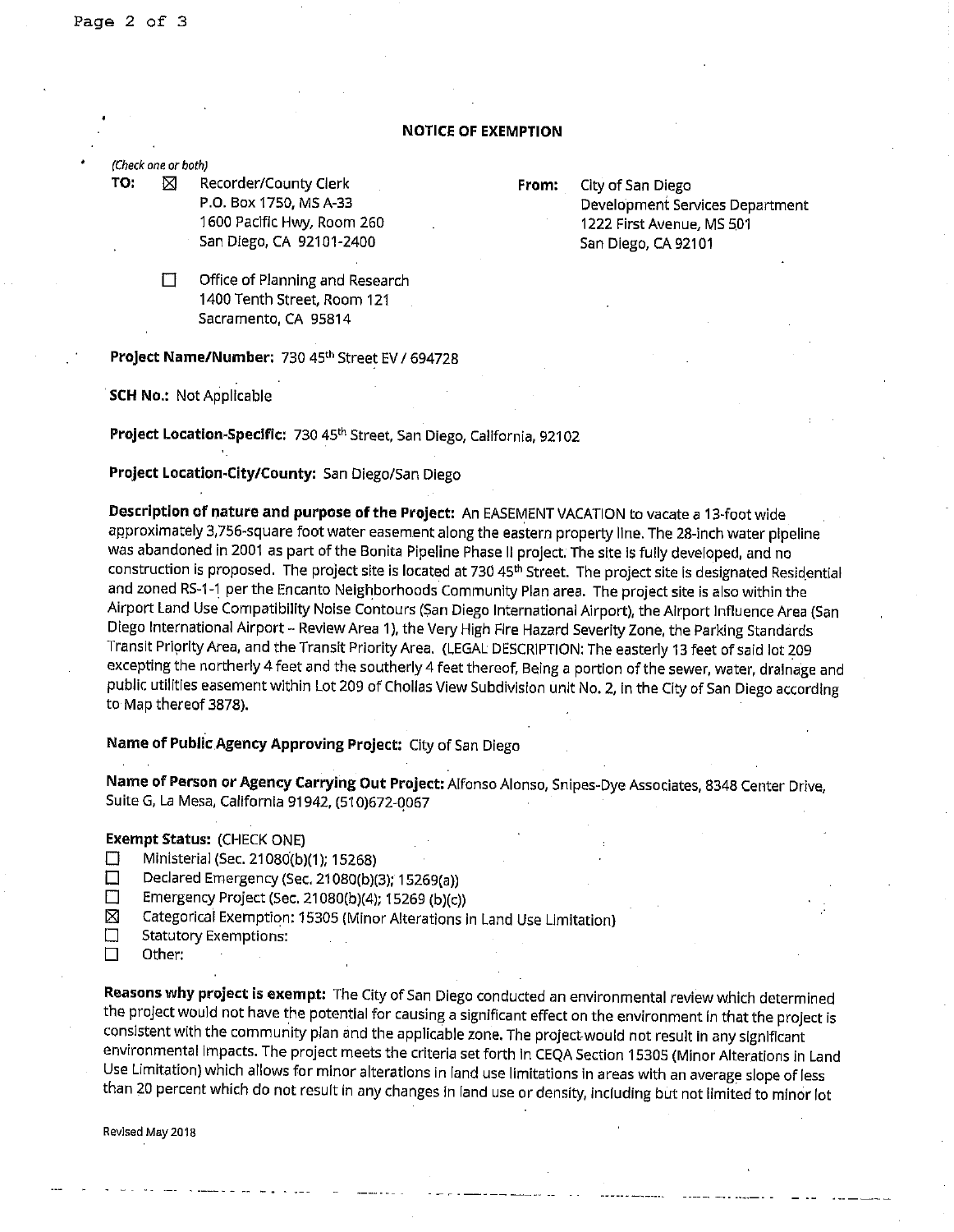line adjustments, side yard, and setback variances not resulting In the creation of any new parcel. Furthermore, the exceptions listed In 15300.2 would not apply.

Lead Agency Contact Person: M. Dresser **Telephone:** (619)446-5404

#### **If filed by applicant:**

1. Attach certified document of exemption finding.

2. Has a notice of exemption been filed by the public agency approving the project?  $\Box$  Yes  $\Box$  No

It is hereby certified that the City of San Diego has determined the above activity to be exempt from CEQA

Program Manager Signature/Title Date

May 20, 2022

**Check One:**   $\boxtimes$  Signed By Lead Agency  $\square$  Signed by Applicant

Date Received for Filing with County Clerk or OPR:

#### **Revised May 2018**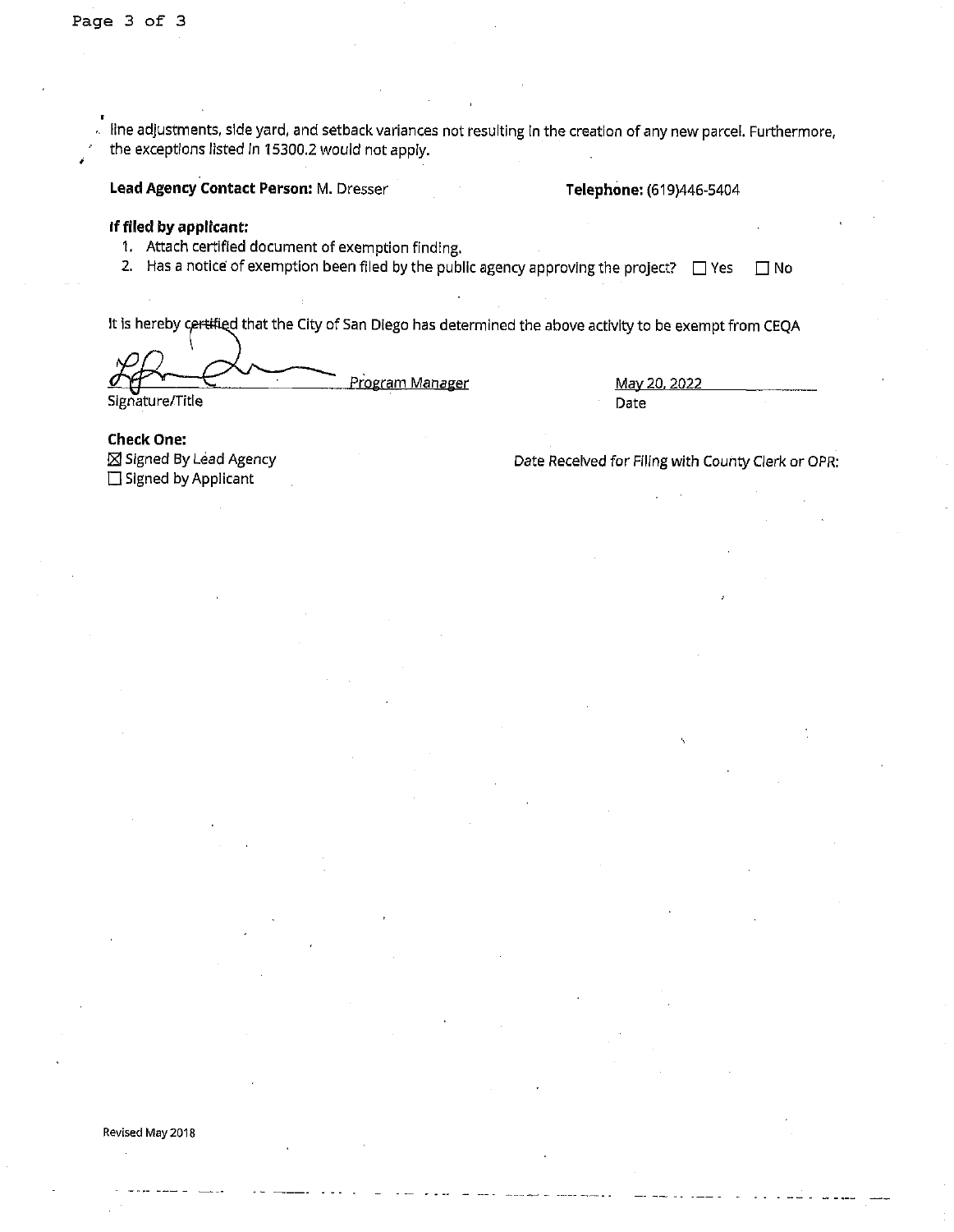|                                                                                                                                                                                                          |                                    | San Diego County                   |                                                                                                                   |
|----------------------------------------------------------------------------------------------------------------------------------------------------------------------------------------------------------|------------------------------------|------------------------------------|-------------------------------------------------------------------------------------------------------------------|
|                                                                                                                                                                                                          | Transaction #:<br>Receipt #:       | 6517117<br>2022266374              |                                                                                                                   |
| Ernest J. Dronenburg, Jr.<br>Assessor/Recorder/County Clerk<br>1600 Pacific Highway Suite 260<br>P. O. Box 121750, San Diego, CA 92112-1750<br>Tel. (619) 237-0502  Fax (619) 557-4155<br>www.sdarcc.com | Cashier Date:<br>Cashier Location: | 06/08/2022<br><b>SD</b>            | 06/08/2022 9:45 am<br>Print Date:                                                                                 |
|                                                                                                                                                                                                          |                                    |                                    | <b>Payment Summary</b><br>\$50.00<br><b>Total Fees:</b><br>\$50.00<br><b>Total Payments</b><br>Balance:<br>\$0.00 |
|                                                                                                                                                                                                          |                                    |                                    |                                                                                                                   |
| Payment                                                                                                                                                                                                  |                                    |                                    |                                                                                                                   |
| CHECK PAYMENT #34087                                                                                                                                                                                     |                                    |                                    | \$50.00                                                                                                           |
| <b>Total Payments</b>                                                                                                                                                                                    |                                    |                                    | \$50.00                                                                                                           |
| Filing                                                                                                                                                                                                   |                                    |                                    |                                                                                                                   |
| <b>CEQA - NOE</b>                                                                                                                                                                                        |                                    |                                    | FILE #: 2022-000455 Date: 06/08/2022 9:42AM<br>Pages: 3                                                           |
|                                                                                                                                                                                                          |                                    | State Receipt # 37-06/08/2022-0397 | \$50.00                                                                                                           |
| Fish & Wildlife County Administrative Fee<br>Fees:                                                                                                                                                       |                                    |                                    |                                                                                                                   |
| <b>Total Fees Due:</b>                                                                                                                                                                                   |                                    |                                    | \$50.00                                                                                                           |
| Grand Total - All Documents:                                                                                                                                                                             |                                    |                                    | \$50.00                                                                                                           |

 $\bar{z}$ 

.